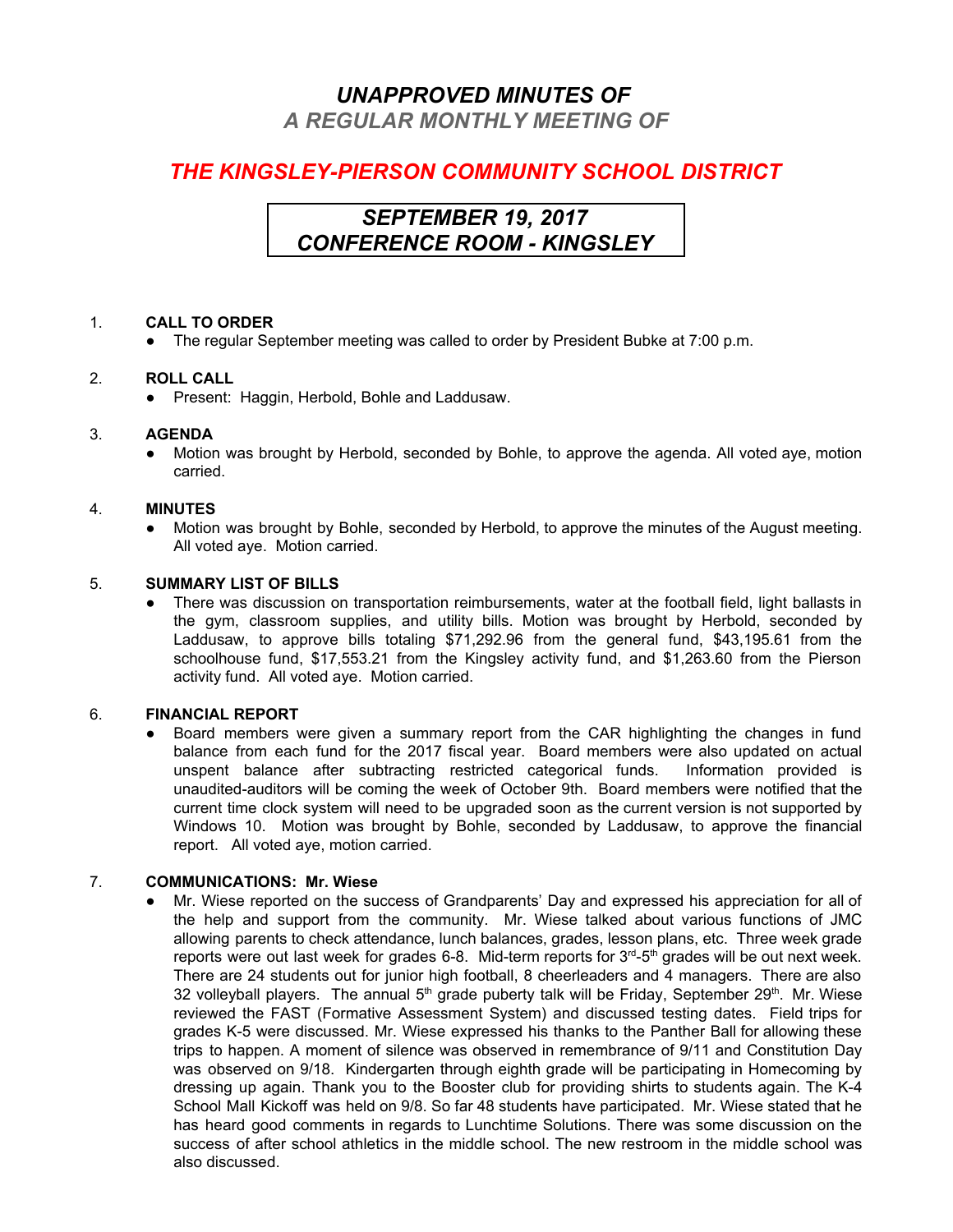# 8. **COMMUNICATIONS: Supt. Bailey**<br>• Mr. Bailev introduced new state

Mr. Bailey introduced new staff member Alex Brown. Mr. Brown is teaching science in the high school. Mr. Bailey discussed a request to have a representative from New Horizon give a presentation to students and parents regarding college planning. The board agreed to allow the representative to come to a future board meeting and discuss his presentation. The board will decide from there whether or not a presentation to students and parents would be scheduled. The conference is discussing the possibility of a conference-wide pool for health insurance rates. Mr. Bailey intends to provide staff count numbers to explore options to possibly lower health insurance costs. Homecoming will start on Monday, September 25. Details of the week were outlined. Count Day will be October 2<sup>nd</sup> this year.

### 9. **OLD BUSINESS**

- Policy Update 400 Series Second Reading: Motion was brought by Bohle, seconded by Herbold, to approve the second reading of the 400 series. All voted aye, motion carried.
- Accounts Payable Policy: Policy was written establishing a deadline of 5 P.M. on the Wednesday prior to the board meeting for current month invoice payments. Motion was brought by Bohle, seconded by Herbold, to approve the Accounts Payable policy as written. All voted aye, motion carried. A copy of the policy will be included with vendor payments.

### 10. **NEW BUSINESS**

Review and Canvass Official Report of Past Election: Official results from the September 12, 2017 election are: Kate Pratt, 160 votes; Jason Collins, 107 votes; Blake Laddusaw, 104 votes and three scattered votes. Newly elected board members were given an open meetings/records book from Plymouth County.

### 11. **OTHER BUSINESS**

Outgoing board members Bohle and Laddusaw were recognized.

#### 12. **ADJOURNMENT**

● At 7:51 p.m., a motion was brought by Bohle, seconded by Laddusaw, to adjourn the retiring board. All voted aye, motion carried.

### **NEW BOARD**

### 1. **CALL TO ORDER-ORGANIZATIONAL MEETING**

• The meeting of the new board was called to order at 7:54 p.m. by temporary chairperson, Scott Bailey. The oath of office was taken by newly elected members Pratt and Collins. A nomination and a second were given for Matt Bubke to serve as president. There were four ayes and Bubke abstained. A nomination and a second were given for Angela Haggin as vice-president. There were four ayes and Haggin abstained. The oath of office was given to President Bubke and Vice-President Haggin. Motion was brought by Pratt, seconded by Herbold, to set the meeting date, time, place as second Monday of the month at 7:00 p.m. in the Kingsley school conference room. All voted aye, motion carried. Motion was brought by Herbold, seconded by Pratt, to appoint Jennifer Hutchinson, treasurer, Matt Bubke, president, Angela Haggin, vice-president and Scott Bailey, Superintendent as check signers on all accounts as well as Rob Wiese, check signer on both activity accounts. All voted aye, motion carried.

### 2. **NEW BUSINESS**

- Delegate to IASB Convention, Convention Attendees: Discussed whether anyone was interested in attending the IASB convention in November and whether anyone wanted to attend the delegate assembly. Haggin volunteered to be the delegate. All members indicated they were interested in attending at least one day of the convention.
- **Contract Recommendation:** Motion was brought by Collins, seconded by Herbold, to approve the recommendation of a contract to Morgan Reinking for High School Wrestling Cheer Sponsor. All voted aye, motion carried.